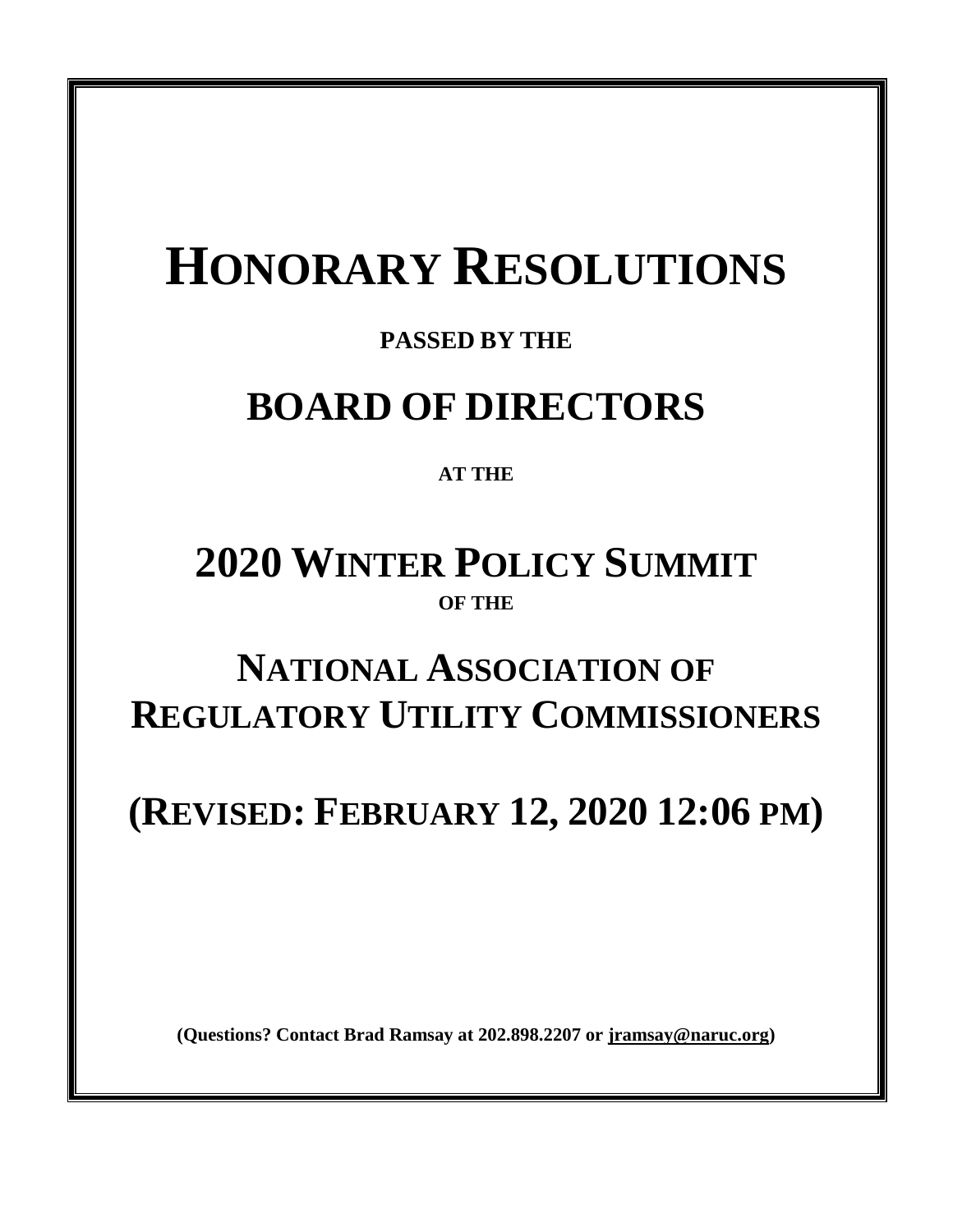### *TABLE OF CONTENTS*

| $[1]$ | <b>Resolution Honoring Commissioner Mary-Anna Holden of New Jersey</b><br>Page 1                        |         |
|-------|---------------------------------------------------------------------------------------------------------|---------|
|       | [1/24 10:17 am version from Cathy Pedemonti]<br>Originating in Water                                    |         |
| [2]   | <b>Resolution Honoring Commissioner John E. Howard of South Carolina</b><br>Page 3                      |         |
|       | [1/22 11:55 pm version from Patti Lucarelli]<br>Originating in Education and Research and Water         |         |
| [3]   | <b>Resolution Honoring Commissioner Emeritus Mike Huebsch of Wisconsin</b>                              | Page 6  |
|       | $[2/4 3:56$ pm version from Ann Rendahl]<br>Originating in Electricity                                  |         |
| [4]   | <b>Resolution Honoring Commissioner Emeritus Ann Pongracz of Nevada</b>                                 | Page 7  |
|       | $[11/5 4:20$ pm version from Ann Rendahl]<br>Originating in Electricity                                 |         |
| [5]   | Resolution Honoring Commissioner Emeritus Brien J. Sheahan of Illinois                                  | Page 9  |
|       | $[1/27 3:05$ pm version from Janel Haretoun]<br>Originating in Water and Supplier & Workforce Diversity |         |
| [6]   | <b>Resolution Honoring Commissioner David Ziegner of Indiana</b>                                        | Page 11 |
|       | $[2/6 4:25$ pm version from Greg White]<br>Originating in Executive Committee                           |         |
| [7]   | <b>Resolution Honoring Andrew Melnykovych of Kentucky</b>                                               | Page 13 |
|       | [1/31 5:28 pm version from Erin Hammel]<br>Originating in International Relations                       |         |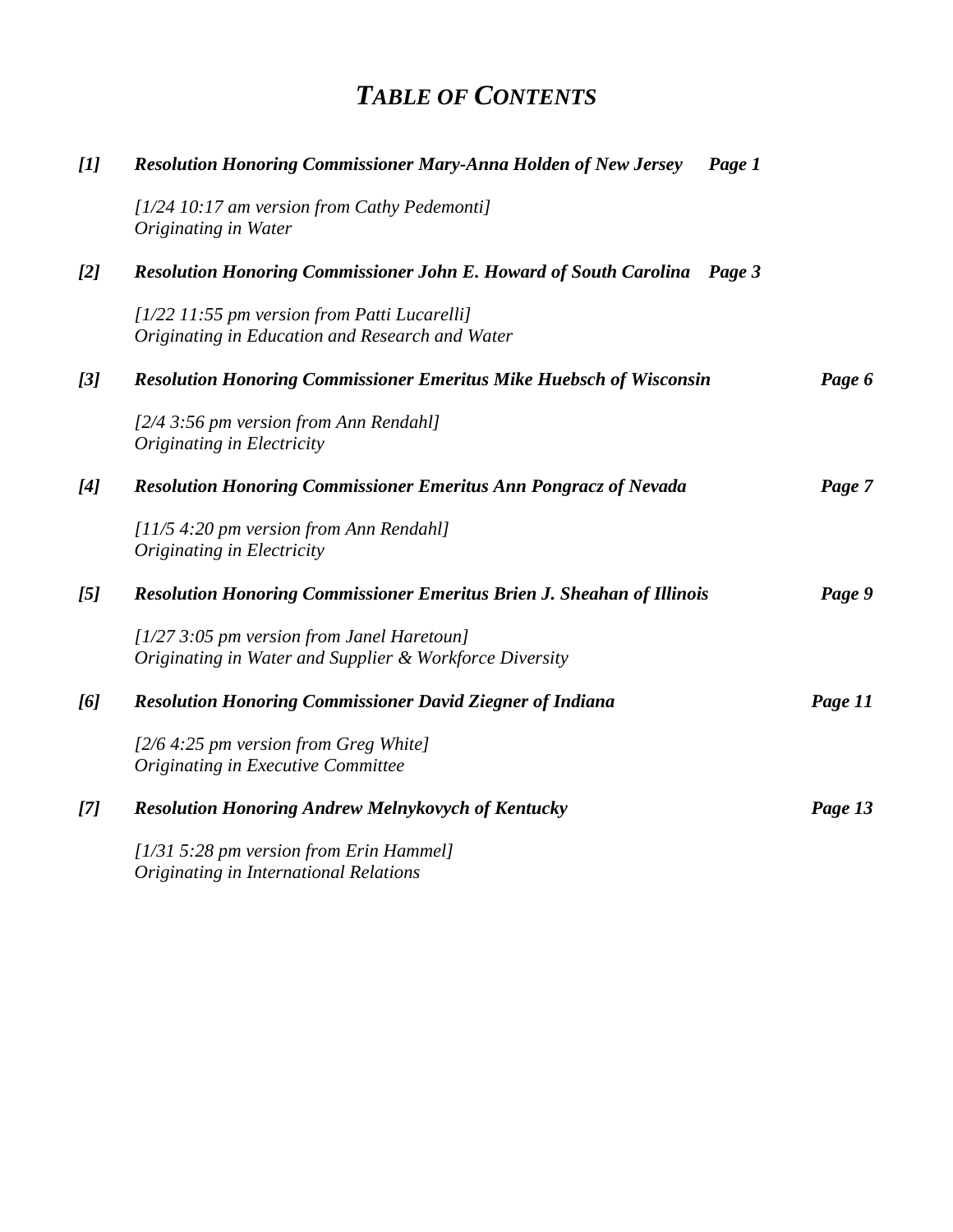#### *Honorary Resolution for Commissioner Mary-Anna Holden of New Jersey*

*Whereas* Mary-Anna Holden stepped down on November 16, 2019, as chair of the National Association of Utility Regulatory Commissioners ("NARUC") Committee on Water;

*Whereas* Commissioner Holden was appointed Chair of the Committee on Water and served with distinction for three years;

*Whereas* Commissioner Holden has shown exemplary leadership in continuing to promote and bring awareness to the issues facing water utilities;

*Whereas* Commissioner Holden also serves on NARUC's subcommittee on Nuclear Issues-Waste Disposal, the Committee on Critical Infrastructure and the Military Workforce Development Task Force;

*Whereas* Commissioner Holden is past president of the Mid-Atlantic Conference of Regulatory Utility Commissioners;

*Whereas* Commissioner Holden is a member of the National Council on Electricity Policy;

*Whereas* Commissioner Holden is Chair of the University of Missouri's Financial Research Institute;

*Whereas* Commissioner Holden is a board member of the Center for Public Utilities at New Mexico State University;

*Whereas* Commissioner Holden is also a member of the National Regulatory Research Institute's Advisory Board for the Regulatory Training Initiative;

*Whereas* Commissioner Holden is a member of Jersey Water Works' Green Infrastructure Committee and the New Jersey Clean Water Council;

*Whereas* Commissioner Holden was appointed by Governor Christie and confirmed as a member of the New Jersey Board of Public Utilities in January 2012;

*Whereas* Commissioner Holden was reappointed by Governor Murphy in 2018;

*Whereas* before becoming an energy regulator, Commissioner Holden served as Mayor of the Borough of Madison for four years prior to her nomination;

*Whereas* Commissioner Holden served as a Councilwoman for ten years before becoming Mayor;

*Whereas* Commissioner Holden served as Chair of the Madison-Chatham Joint Meeting wastewater facility;

*Whereas* Commissioner Holden served as a trustee of the New Jersey Historic Trust;

*Whereas* Commissioner Holden has strengthened the ties between the water and energy sectors;

*Whereas* Commissioner Holden has supported NARUC's educational programs by being actively involved in the NARUC Utility Rate Schools;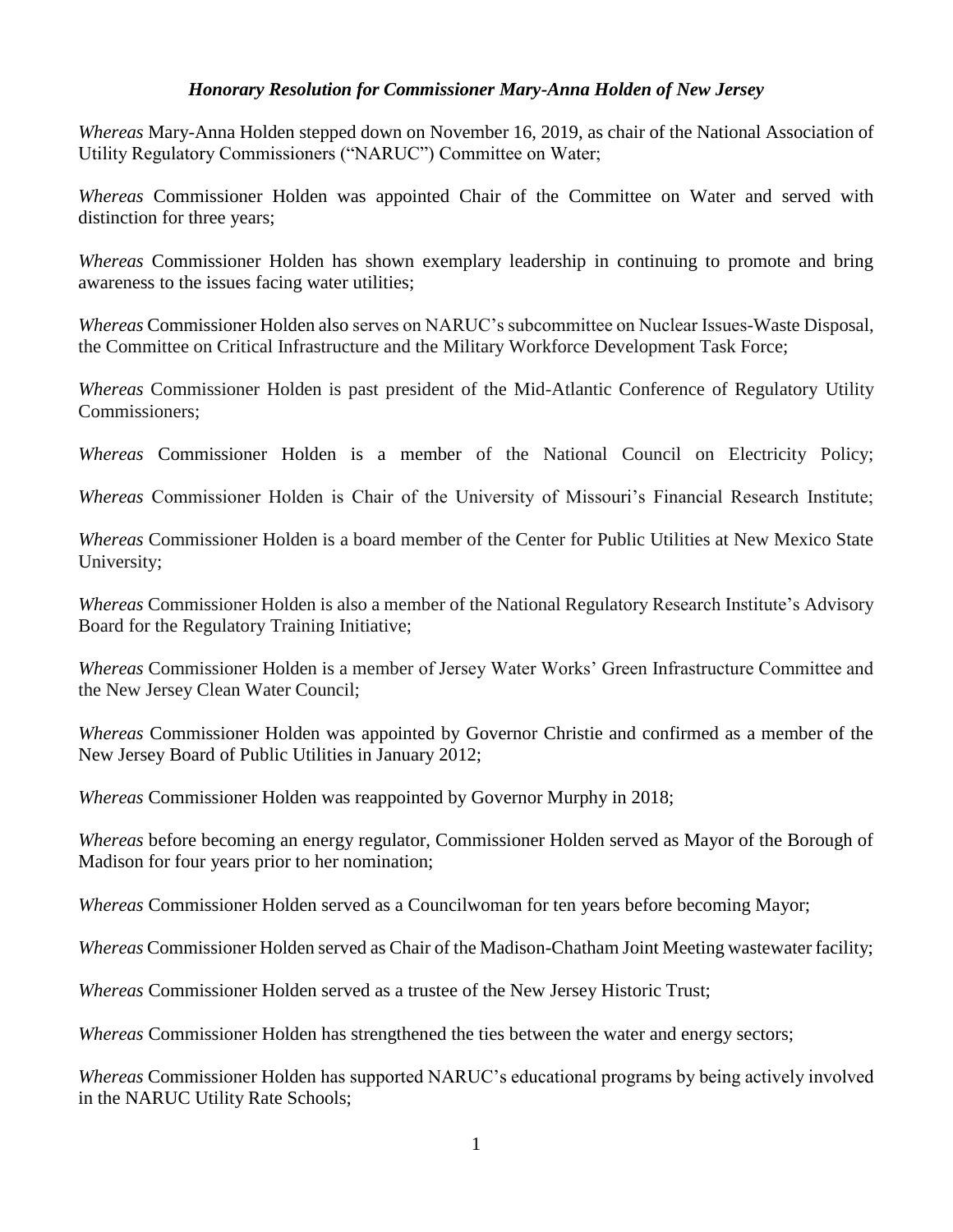*Whereas* Commissioner Holden has become a valued, trusted and lasting friend to many at NARUC**;** *now, therefore be it*

*Resolved* that the Board of Directors of the National Association of Regulatory Utility Commissioners, convened at its 2020 Winter Policy Summit in Washington, DC, extend their gratitude to Commissioner Holden for her contributions to NARUC's Committee on Water and express their best wishes for her future endeavors.

*Sponsored by the Committees on Water Adopted by the Board of Directors on February 12, 2020*

\_\_\_\_\_\_\_\_\_\_\_\_\_\_\_\_\_\_\_\_\_\_\_\_\_\_\_\_\_\_\_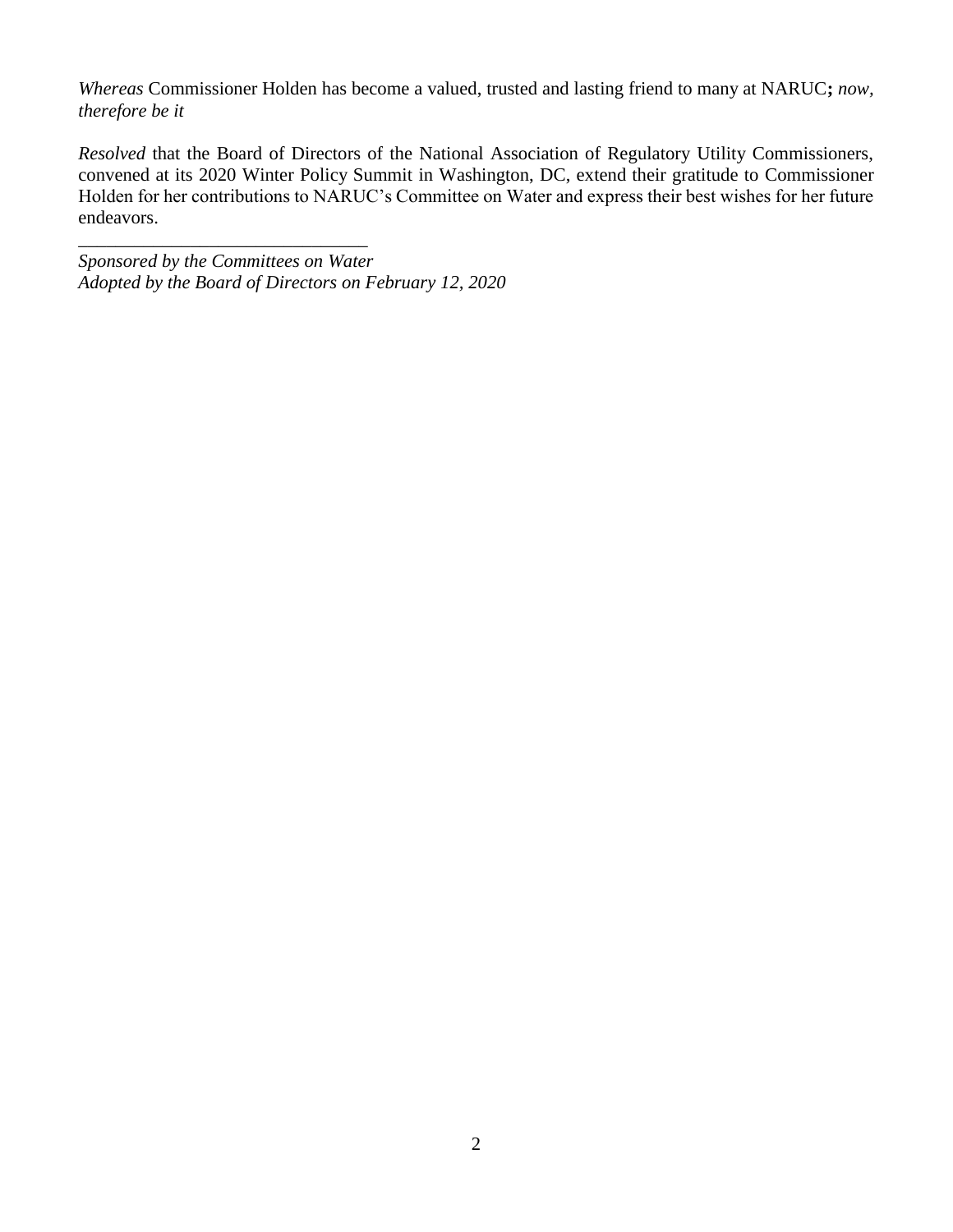#### *Honorary Resolution for Commissioner John E. Howard of South Carolina*

*Whereas* John E. Howard *a.k.a.* Butch Howard (referred to henceforth as Butch) was elected to the South Carolina Public Service Commission on March 4, 2004 and has served honorably and with distinction for more than 16 years;

*Whereas* Butch Howard served as Chairman of the South Carolina Public Service Commission from 2010 through 2012 and as Vice Chairman from 2008 through 2010;

*Whereas* Butch Howard served for eight years as a member of the National Association of Regulatory Utility Commissioners' ("NARUC") Board of Directors;

*Whereas* Butch Howard served as Chairman of NARUC's Subcommittee on Education and Research from September 2015 to November 2019;

*Whereas* Butch Howard has been actively involved and instrumental in developing, expanding, and promoting NARUC's Water Rate School since 2005;

*Whereas* Butch Howard Served as Chairman of NARUC's Committee on Water from December 2010 to November 2012 and as Vice Chairman from November 2006 to November 2009;

*Whereas* Butch Howard was a member of NARUC's Committee on Clean Coal and Carbon Management;

*Whereas* Butch Howard was a member of NARUC's Committee on International Relations;

*Whereas* Butch Howard has been an active member of the Southeastern Association of Regulatory Commissioners since 2004;

*Whereas* Butch Howard is a former member of the Water Research Foundation, Public Council on Drinking Water Research;

*Whereas* Butch Howard is a member of the New Mexico State Center for Public Utilities Advisory Board;

*Whereas* Butch Howard is a former member of the U.S. Department of Homeland Security Water Sector Government Coordinating Council;

*Whereas* Butch Howard is a member of the Electric Power Research Institute Advisory Committee;

*Whereas* Butch Howard is a member of the Financial Research Institute Advisory Board;

*Whereas* Butch Howard graduated from Berkley High School and received a B.S. in Business Administration from the University of South Carolina;

*Whereas* Butch Howard served honorably and with distinction in the United States Army from 1963 through 1966 and was honorably discharged with a letter of commendations;

*Whereas* Butch Howard served on the Board of Frankfort Area American Youth Activities when he was stationed in Germany;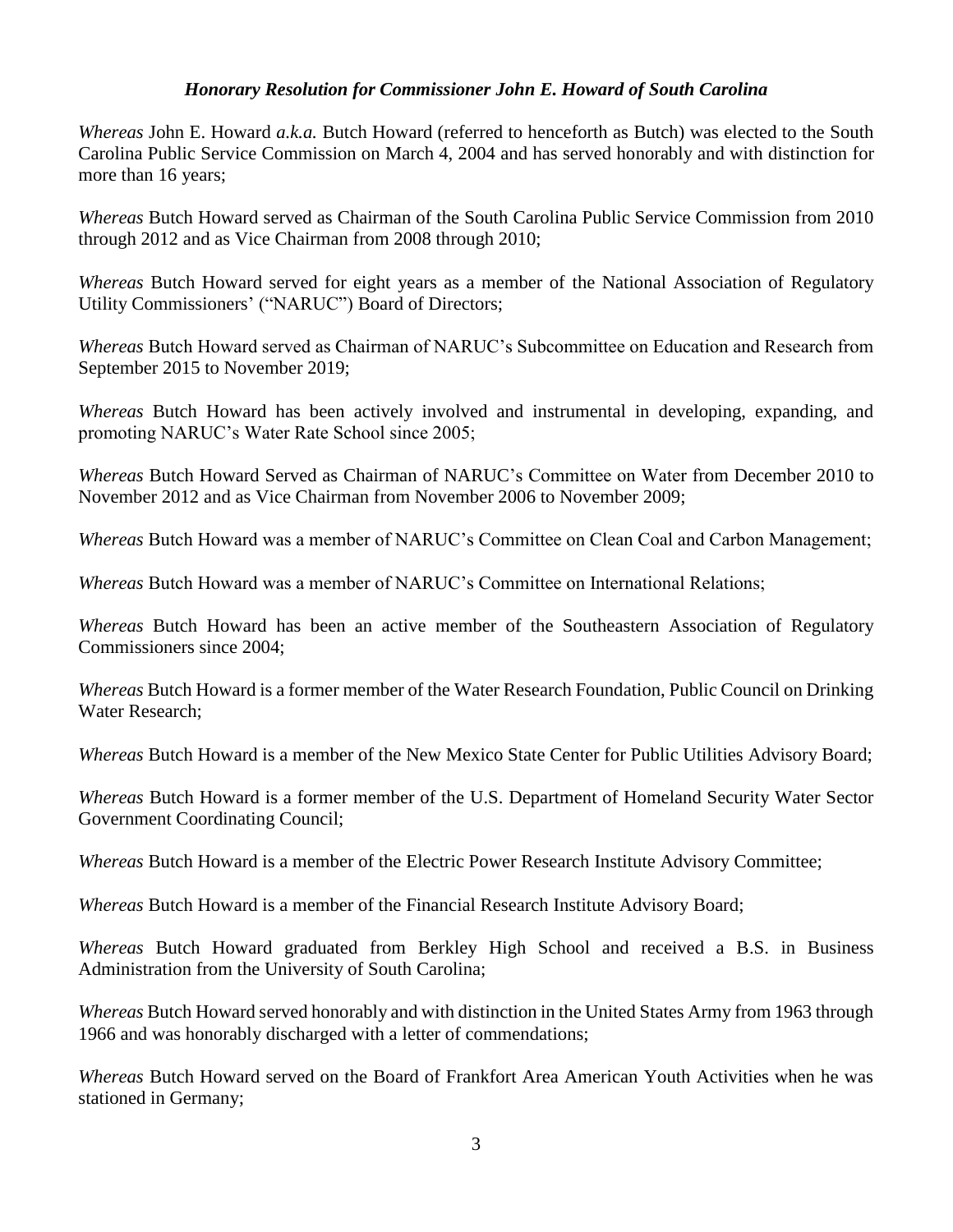*Whereas* Butch Howard has attended numerous regulatory trainings;

*Whereas* Butch Howard is the first Commissioner to earn the Certificate of Continuing Regulatory Training;

*Whereas* Butch Howard is the former Vice President of Programs, Southeast Regional Camp Inspector, and recipient of the Silver Beaver Award of the Boy Scouts of America;

*Whereas* Butch Howard is a former board member of the Girl Scouts of America;

*Whereas* Butch Howard is the Former President and Program Chairman of the Palmetto Touchdown Club;

*Whereas* Butch Howard is the Past President of the Kiwanis Club of Charleston;

*Whereas* Butch Howard is the former Chairman of the Membership Committee of the Charleston Trident Chamber of Commerce;

*Whereas* Butch Howard is a former board member of the Charleston Advertising Federation;

*Whereas* Butch Howard is the former President of the Blessed Sacrament School Board;

*Whereas* Butch Howard is a former member the St. Joseph Parish Council;

*Whereas* Butch Howard is the former President of the St. Joseph's Men's Club;

*Whereas* Butch Howard is a former member of the South Carolina Trucking Association;

*Whereas* Butch Howard is a former member of the South Carolina Trucking Association Safety Council;

*Whereas* Butch Howard is a former member of the Greater Charleston Printer's Association;

*Whereas* Butch Howard epitomizes the charm, class, and grace of a quintessential Southern gentleman (although at times difficult to understand due to his pronounced accent);

*Whereas* Butch Howard will complete his service as a member of the South Carolina Public Service Commission on June 30, 2020;

*Whereas* Butch Howard has created true and genuine friendships with so many people from all different backgrounds and walks of life that will be valued forever;

*Whereas* Butch Howard was and continues to be instrumental in developing and promoting NARUC's educational path;

*Whereas* Butch Howard has been a tireless supporter of and advocate for NARUC and has gone above and beyond in furthering its mission; *now, therefore be it*

*Resolved* that the Board of Directors of the National Association of Regulatory Utility Commissioners, convened at its 2020 Winter Policy Summit in Washington, DC extend its gratitude to Butch Howard for his leading roles on NARUC's Committee on Water and Subcommittee on Education and Research and for his continued efforts to educate new commissioners, and expresses its best wishes for his future endeavors.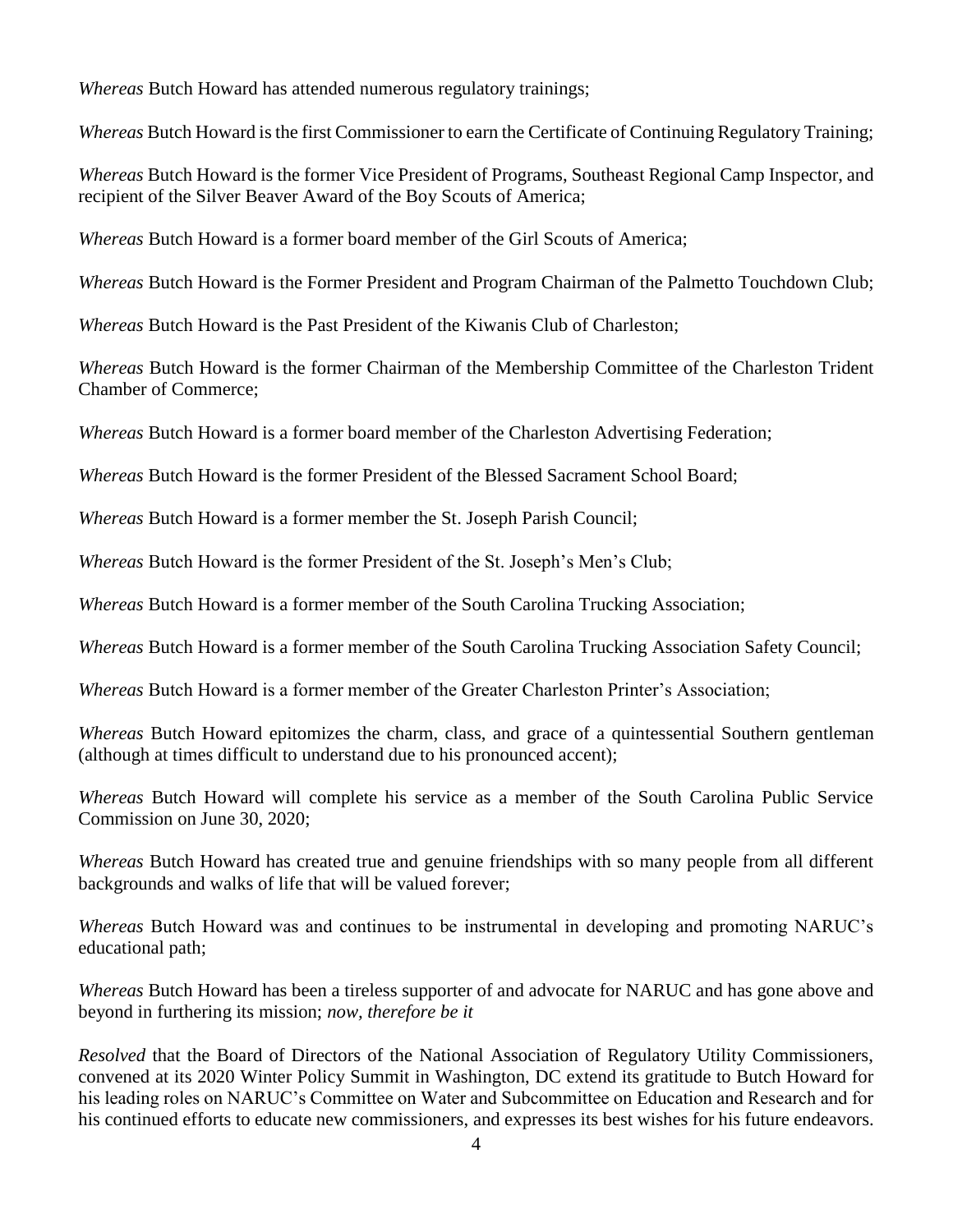*Sponsored by the Committee on Water and Subcommittee on Education and Research Adopted by the Board of Directors on February 12, 2020*

\_\_\_\_\_\_\_\_\_\_\_\_\_\_\_\_\_\_\_\_\_\_\_\_\_\_\_\_\_\_\_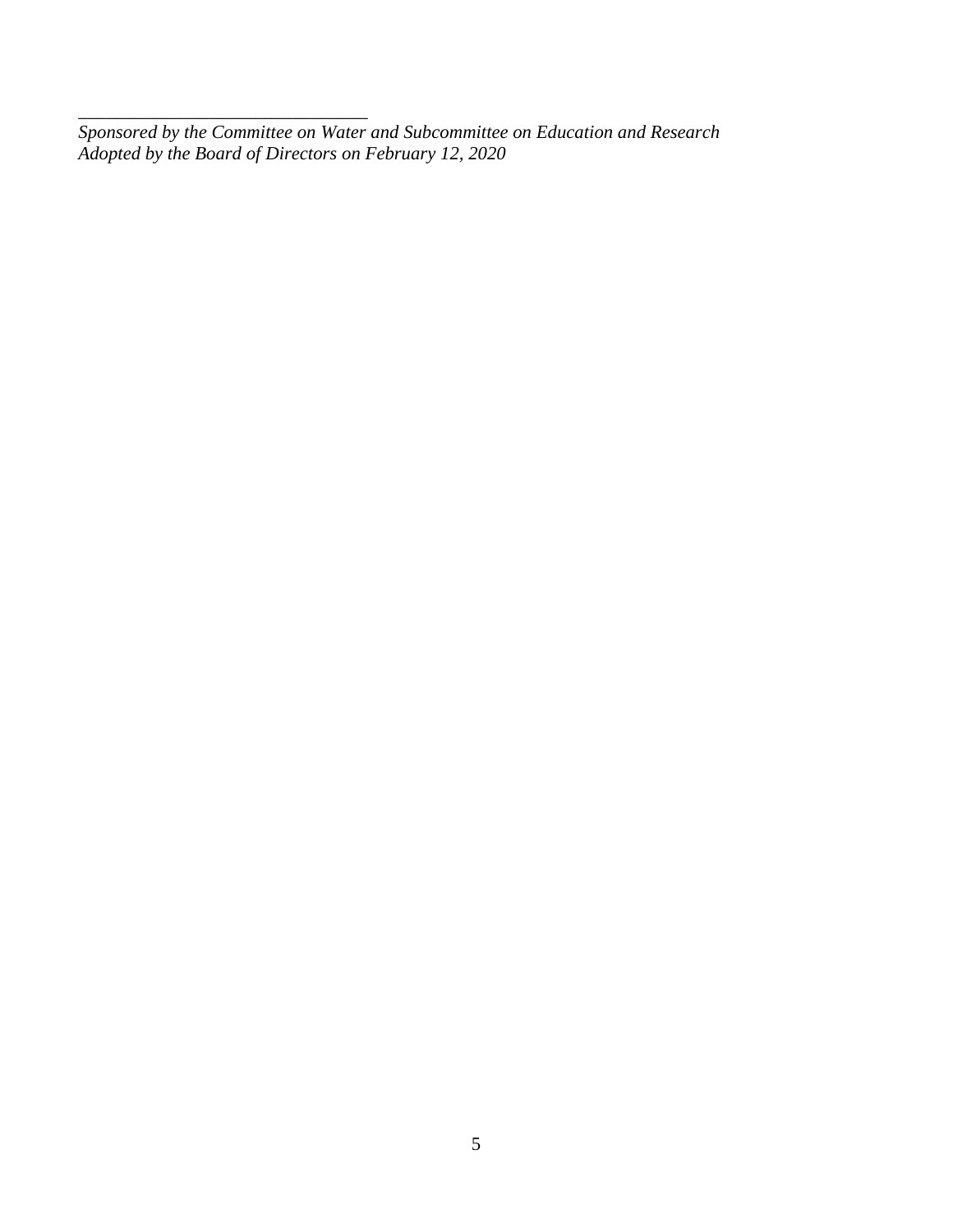#### *Honorary Resolution for Commissioner Emeritus Mike Huebsch of Wisconsin*

*Whereas* Mike Huebsch served on the Public Service Commission of Wisconsin ("PSCW") for nearly five years as a Commissioner from March 1, 2015 to February 3, 2020;

*Whereas* prior to this appointment, Mike Huebsch served as Secretary of the Department of Administration of Wisconsin, and sixteen years as representative of Wisconsin's 94th Assembly District where he held the positions of Assembly Majority Leader and Assembly Speaker;

*Whereas*, while a Commissioner, Mike Huebsch was an active member of the National Association of Regulatory Utility Commissioners ("NARUC"), serving on the Board of Directors, the Committee on Electricity, the Subcommittee on Nuclear Issues-Waste Disposal, and the Board of Directors of the National Regulatory Research Institute;

*Whereas* Mike Huebsch served on the Nuclear Waste Strategy Coalition and has been a strong advocate for nuclear energy and finding practical solutions for storage of nuclear waste throughout his tenure in public service;

*Whereas* Mike Huebsch was a valued member of the Organization of MISO States ("OMS") representing the state of Wisconsin and serving on the Executive Committee as OMS's Treasurer in 2018 and Secretary in 2019;

*Whereas* Mike Huebsch has brought decades of policy expertise, knowledge of legislative process, and leadership to his job as a Commissioner, which assisted the PSCW in its decision-making process and aided in his role as a member of the OMS;

*Whereas* Mike Huebsch, with his practical and straightforward approach to contested cases and other important issues faced by the Commission, has nobly served the ratepayers of Wisconsin for the past five years, working tirelessly to ensure ratepayers are protected and have access to safe and reliable utility services;

*Whereas* Mike Huebsch's love of golf is unparalleled, and on a personal level, his humor, friendship, and collegial attitude will be missed by many; *now therefore be it*

*Resolved* that the Board of Directors of the National Association of Regulatory Utility Commissioners, convened at its 2020 Winter Policy Summit in Washington, DC extends to Michael D. Huebsch its utmost gratitude and appreciation for his years of public service to the State of Wisconsin and to NARUC and wishes Commissioner Emeritus Huebsch well in his retirement.

*Sponsored by the Committee on Electricity Adopted by the NARUC Board of Directors on February 12, 2020*

\_\_\_\_\_\_\_\_\_\_\_\_\_\_\_\_\_\_\_\_\_\_\_\_\_\_\_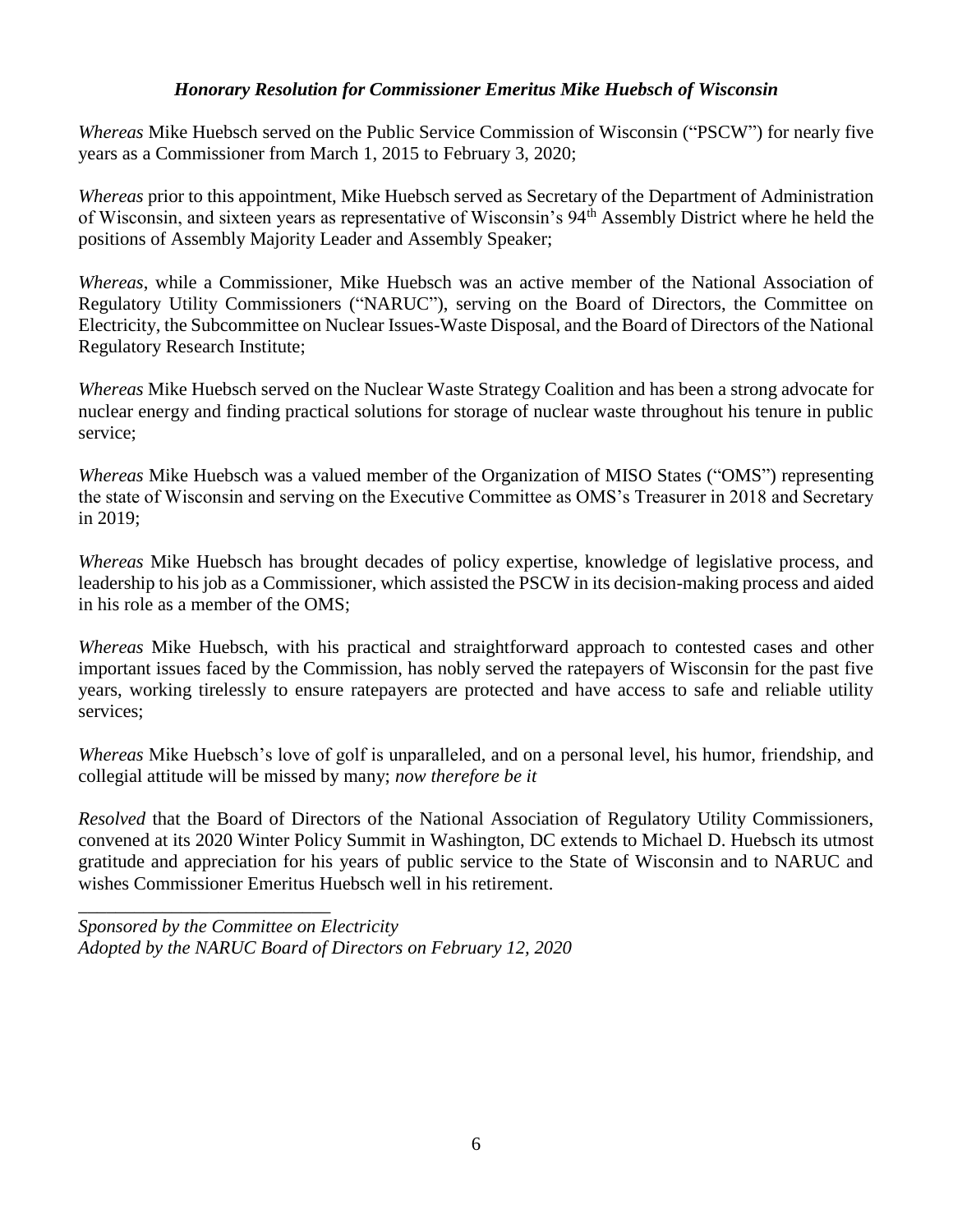#### *Honorary Resolution for Commissioner Emeritus Ann Pongracz of Nevada*

*Whereas* after earning her Bachelor of Arts in government from Harvard University (where she graduated *cum laude*), and her Juris Doctorate from Temple University, Chairwoman Ann Pongracz began her respected and spirited legal career as a law clerk for the Interstate Commerce Commission;

*Whereas* Chairwoman Pongracz continued her work in regulatory law and eventually became a director at Sprint, where she led teams representing Sprint before state and regulatory proceedings, state legislatures and local governments in 18 western states;

*Whereas* Chairwoman Pongracz thereafter served as special counsel for the Colorado River Commission of Nevada, where she headed the Nevada/Arizona/California legal team supporting enactment of the federal Hoover Allocation Act of 2011 and negotiated fifty-year federal and state Hoover power contracts;

*Whereas* Chairwoman Pongracz was appointed to the Public Utilities Commission of Nevada ("PUCN") by a Republican (in 2016) and eventually named as Chairwoman by a Democrat (in 2019);

*Whereas* Chairwoman Pongracz utilized her over thirty years of corporate and government agency experience in utility regulation, infrastructure and economic development, interconnection, pricing, renewables, resource planning, demand side management, and consumer protection to lead the PUCN in its efforts to effectuate legislative policy and help Nevada develop innovative ways to address both the shortand long-term needs of the State in an ever-evolving utility landscape;

*Whereas* through her involvement with the National Association of Regulatory Utility Commissioners ("NARUC"), the California Independent System Operator's Energy Imbalance Market Body of State Regulators, and other regional entities, Chairwoman Pongracz has utilized her forward-thinking ways to help evolve the discussion regarding regionalization in the West;

*Whereas* Chairwoman Pongracz never misses an opportunity to send a calendar request for even the shortest of chats;

*Whereas* Chairwoman Pongracz is fearless in her communications with people she finds interesting, never afraid to pick up the phone and make a cold call to someone she has previously only met in passing;

*Whereas* Chairwoman Pongracz's inviting demeanor makes it easy to count her as a friend, and there are many of us who do;

*Whereas* Chairwoman Pongracz has never turned down anyone seeking her help;

*Whereas* Chairwoman Pongracz's temperament and thoughtfulness in the hearing room, her patience with and gratitude towards witnesses, her respect for those appearing before her, and, generally, the class and grace with which she handled her duties as Chairwoman will forever mark her time at the PUCN;

*Whereas* Chairwoman Pongracz, whose origin story began in Bethlehem, PA, and will continue in a bifurcated fashion between Las Vegas, NV, and Philadelphia, PA, is a considerate and trustworthy friend and confidant; the wisest of mentors; an unbelievable motivator of those seeking both her professional and personal counsel (of whom there are many); an adoring and loving mother and newlywed; and simply one of the most amazing people you could ever meet;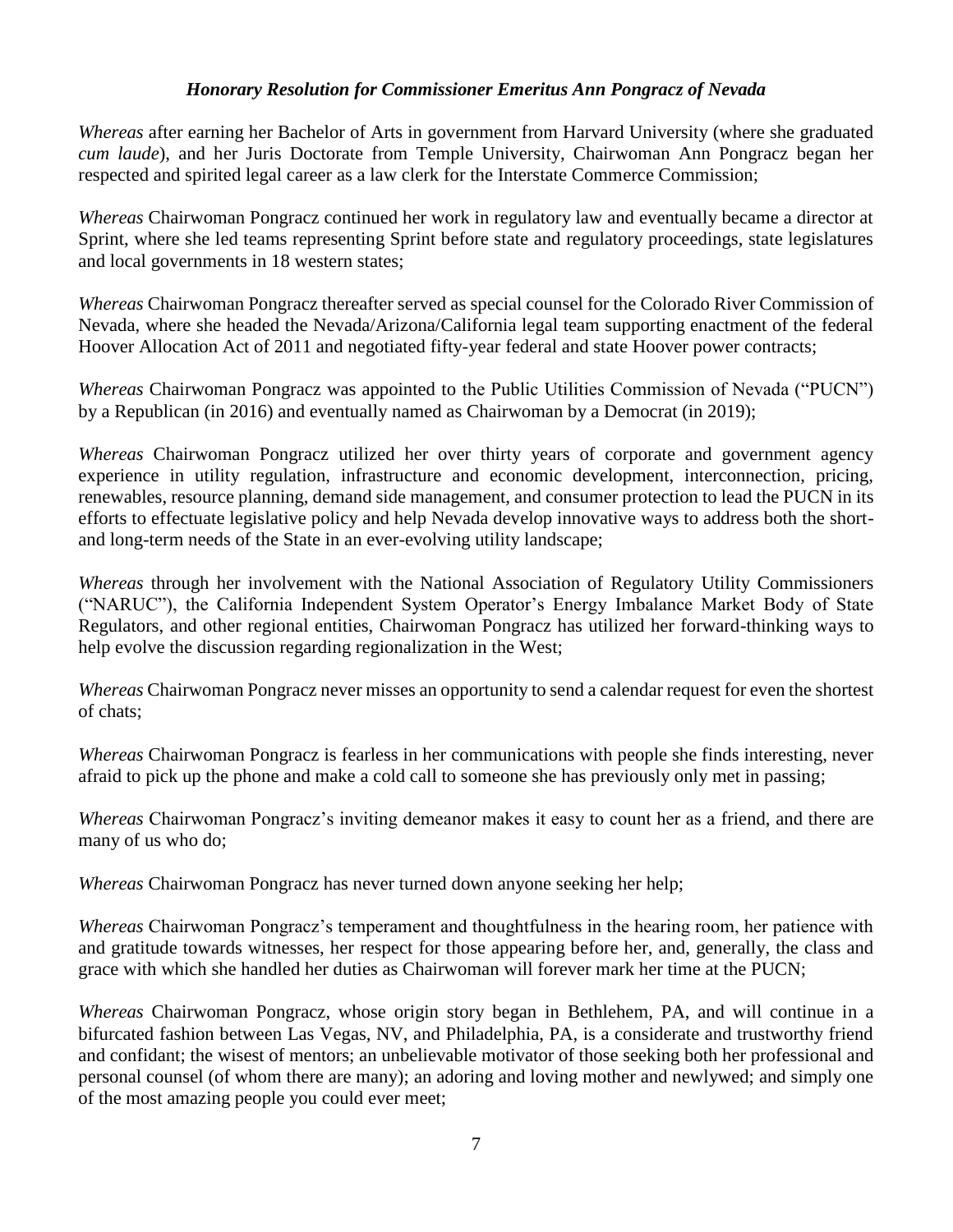*Whereas* Chairwoman Pongracz's gamut of qualities also include, but are not limited to, her ability to persevere through any challenge, the integrity she displays in all facets of her life, the respect and kindness she shows similarly to friends and strangers alike, and her ability to not pass judgement and accept people for who they are and as she finds them;

*Whereas* Chairwoman Pongracz will probably unretire at some point and do something equally amazing as all of the other wonderful things she has done so far; *now therefore be it*

*Resolved* that the Board of Directors of the National Association of Regulatory Utility Commissioners, convened at its 2020 Winter Policy Summit in Washington DC, extends to Ann Pongracz gratitude and appreciation for her years of public service to the State of Nevada and for her innovative and prospective thinking on NARUC's Committee on Electricity, and memorializes here its best wishes for her future endeavors following her inevitable unretirement.

\_\_\_\_\_\_\_\_\_\_\_\_\_\_\_\_\_\_\_\_\_\_\_\_\_\_\_\_\_\_\_\_ *Sponsored by the Committee on Electricity Adopted by the NARUC Board of Directors on February 12, 2020.*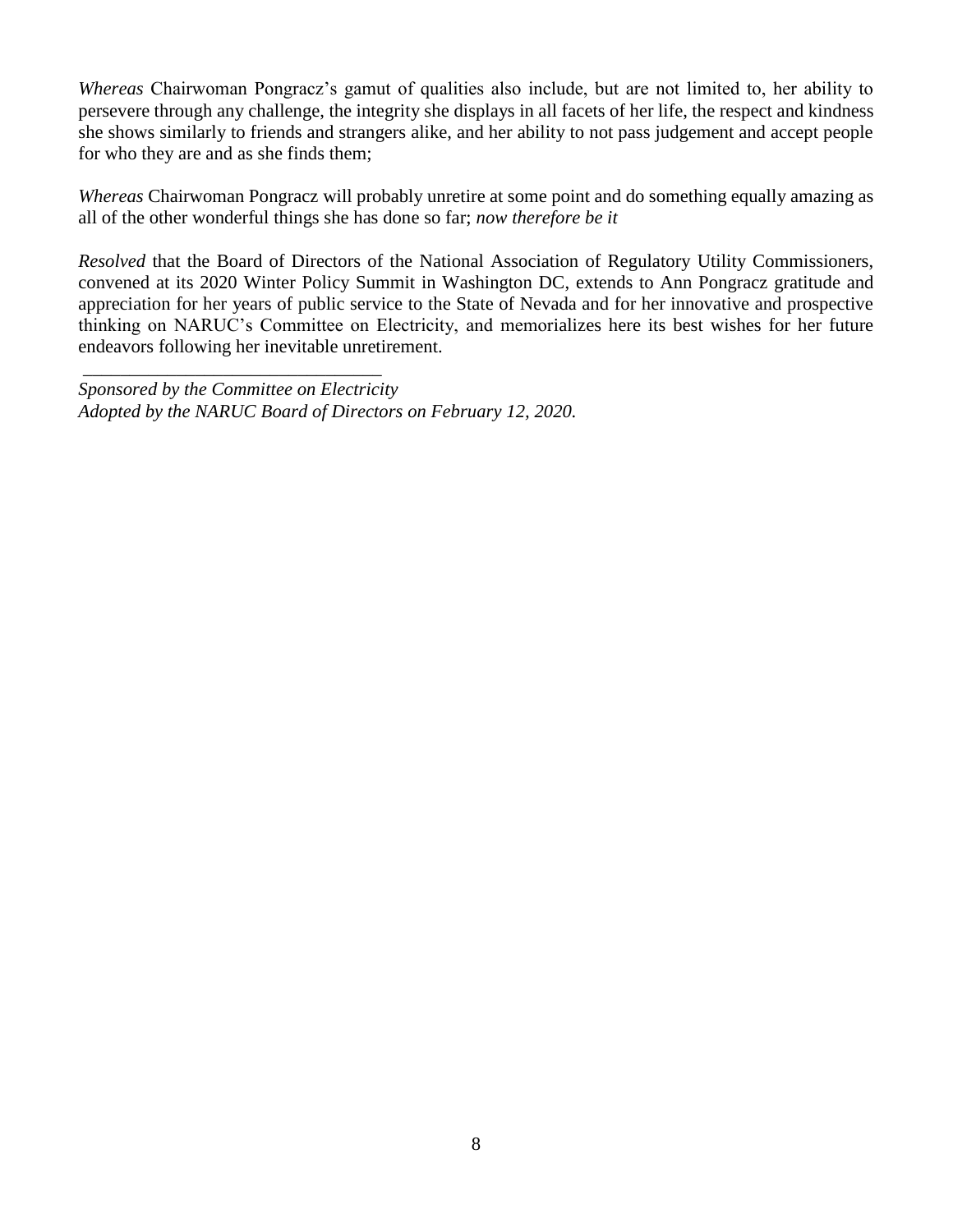#### *Honorary Resolution for Commissioner Emeritus Brien J. Sheahan of Illinois*

*Whereas* Commissioner Brien J. Sheahan served as a member of the Illinois Commerce Commission ("ICC" or "Commission") from January 20, 2015 through January 21, 2020;

*Whereas* during this term, Commissioner Sheahan served in the capacity of Chairman and CEO from January 20, 2015 through April 15, 2019;

*Whereas* Commissioner Sheahan first walked the halls of the Illinois Commerce Commission as Commissioner *Emeritus* Harvill's Legal & Policy Advisor from 1998 to 2000;

*Whereas* Commissioner Sheahan is recognized as a national leader among state regulatory commissioners for his promotion of innovation and forward-looking regulatory policy. He is a dedicated public servant and a visionary;

*Whereas* Commissioner Sheahan promoted the concept of the regulatory sandbox because he believed in reimagining the regulatory construct to embrace innovation and become more tolerant of uncertainty by adopting more flexible frameworks that value learning over time;

*Whereas* in this role, Commissioner Sheahan presided over all regulated public utility matters in the State of Illinois, including electric, gas, private water and wastewater, telecommunications, water transportation, and motor carrier transportation utilities;

*Whereas* during this term, Commissioner Sheahan established a first-of-its-kind Office of Cyber Security and Risk Management and Office of Diversity of Community Affairs, as well as led Illinois' exploration of the "utility of the future" with a study called NextGrid;

*Whereas* under his leadership, Illinois was ranked second best in the nation in grid modernization;

*Whereas* Commissioner Sheahan was appointed to the Nuclear Energy Advisory Committee by former U.S. Secretary of Energy Rick Perry in 2018;

*Whereas* Commissioner Sheahan is well-known for his expertise in legislative relations and extensive background in public policy;

*Whereas* prior to his appointment to the ICC, Commissioner Sheahan worked as a senior advisor to Governor Rauner's successful 2014 campaign and as Counsel to the Governor's transition committee, and previously served as Director of Government Relations for Navistar, a Fortune 500 industrial manufacturer;

*Whereas* Commissioner Sheahan served three Illinois Governors in senior leadership roles and as General Counsel of the Illinois Republican party;

*Whereas* he was elected and served on the DuPage County Board for ten years;

*Whereas* Commissioner Sheahan served as Deputy Executive Director of the Illinois Housing Development Authority, a \$2 billion quasi-public housing lender;

*Whereas* Commissioner Sheahan has served on the advisory board of the Institute for Regulatory Law and Economics, focusing on educating state regulators about economic analysis of regulatory policy issues;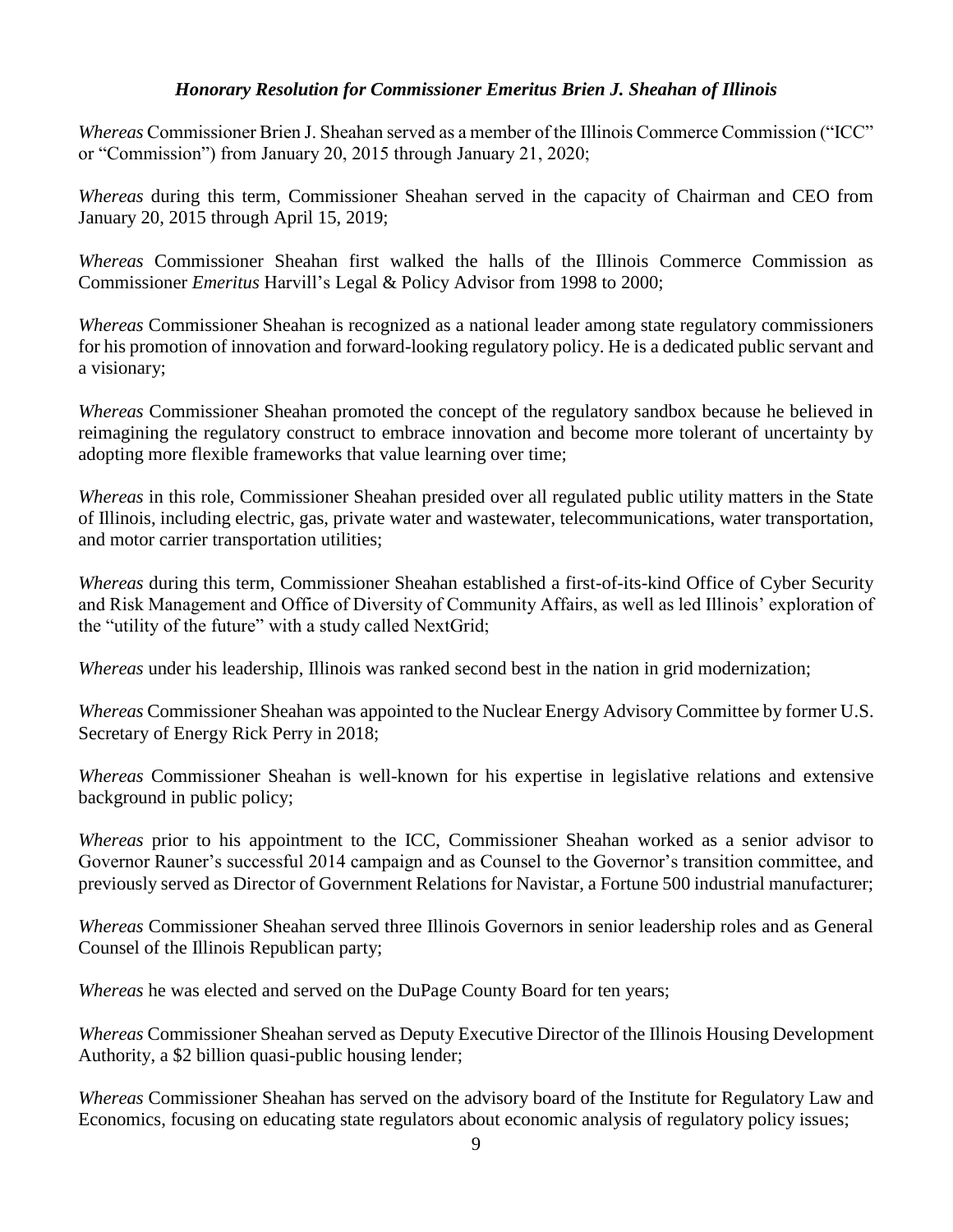*Whereas* Commissioner Sheahan was an active and enthusiastic member of the National Association of Regulatory Utility Commissioners ("NARUC"), serving on its Board of Directors and as an active member of the Committee on Water. He was also appointed and served proudly as Chair to NARUC's Subcommittee on Presidential Task Force on Innovation where he exceled in bringing forth unique education formats and new insights to each meeting. Commissioner Sheahan and his team organized seven sessions during just one meeting, which goes to show how committed Commissioner Sheahan is to education, awareness, and results;

*Whereas* Commissioner Sheahan was an active member of the New Mexico State University's Center for Public Utilities Advisory Council, and the National Association of Parliamentarians;

*Whereas* Commissioner Sheahan served as a director of the Mid-America Regulatory Conference;

*Whereas* Commissioner Sheahan is responsible for the nationally recognized effort to diversify the ranks of ICC leadership, resulting in the ICC being named the most diverse public utilities commission in the United States;

*Whereas* Commissioner Sheahan took great strides in opening the door for new talent and under his leadership, the ICC's first Latina commissioner, first male African American Chief Administrative Law Judge, and youngest female commissioner were appointed to the ICC;

*Whereas* Commissioner Sheahan is an avid golfer, which only contributes to his persona of being a man of few, but powerful words;

*Whereas* Commissioner Sheahan's vision and policy leadership will be greatly missed; *now, therefore be it*

*Resolved* that the Board of Directors of the National Association of Regulatory Utility Commissioners, convened at its 2020 Winter Policy Summit in Washington, DC, extends to Brien J. Sheahan its utmost gratitude and appreciation for his years of public service to the State of Illinois and to NARUC and wishes Commissioner Sheahan well in his future endeavors.

*Sponsored by the Committee on Water and Subcommittee on Supplier & Workforce Diversity Adopted by the NARUC Board of Directors on February 12, 2020*

\_\_\_\_\_\_\_\_\_\_\_\_\_\_\_\_\_\_\_\_\_\_\_\_\_\_\_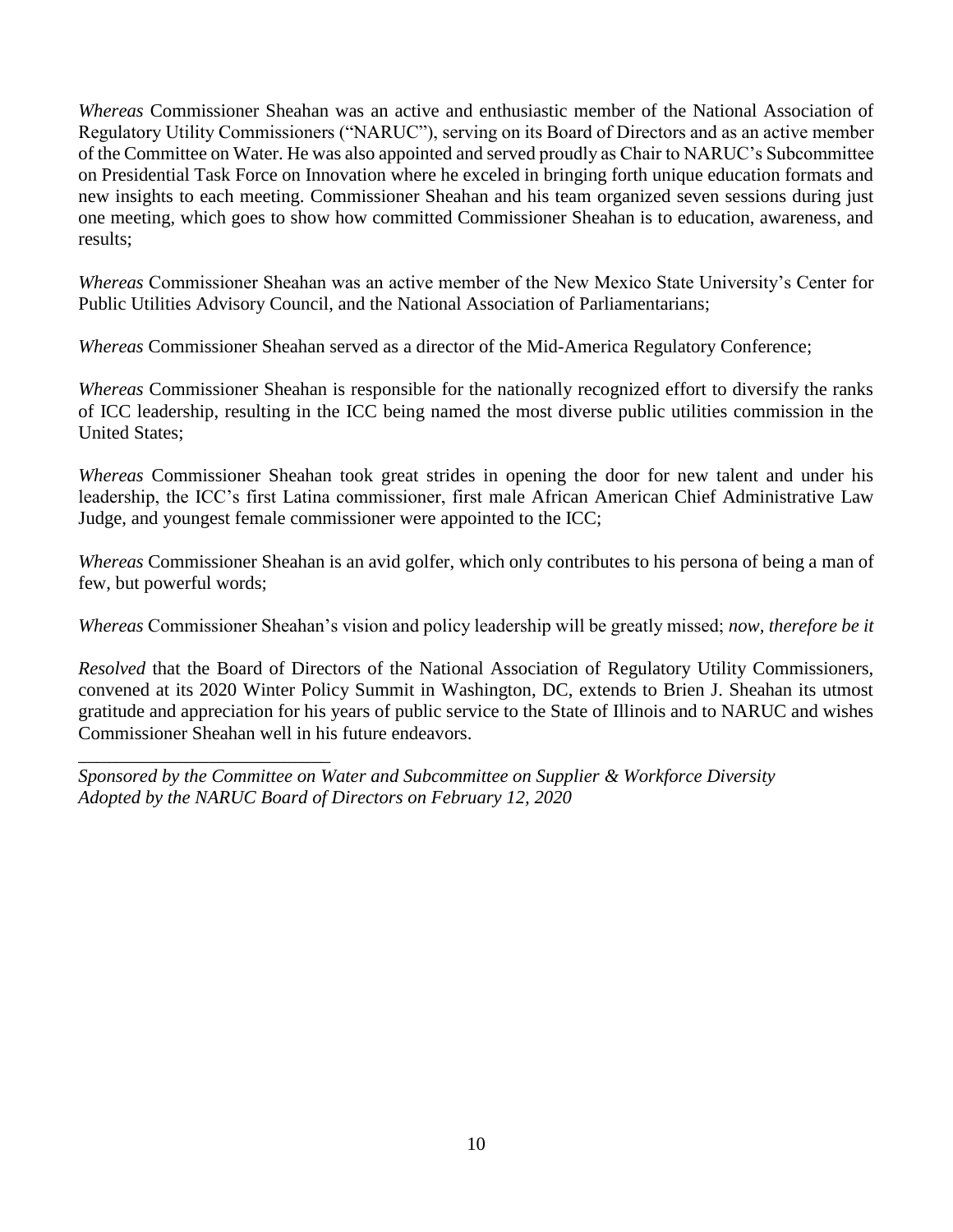#### *Honorary Resolution for Commissioner David Ziegner of Indiana*

*Whereas* Commissioner David Ziegner was appointed to the Indiana Utility Regulatory Commission ("IURC") on August 25, 1990, by Governor Evan Bayh and has received continuous reappointments from Governor Frank O'Bannon, Governor Mitch Daniels, Governor Mike Pence, and Governor Eric Holcomb, with the most recent reappointment occurring in March 2019;

*Whereas* Commissioner Ziegner currently sits as the longest-serving appointed Commissioner in the United States, and is the second longest tenured Commissioner, appointed or elected, in the United States, which is absolutely remarkable even without noting that his appointments were made by five different Governors regardless of party affiliations;

*Whereas* Commissioner Ziegner earned his Bachelor of Arts degree in history and journalism from Indiana University in 1976. He obtained his juris doctor degree from the Indiana University School of Law in Indianapolis in 1979 and was admitted to the Indiana Bar and U.S. District Court in that same year;

*Whereas* prior to joining the Commission, he served as a staff attorney for the Legislative Service Agency, where he developed his background in both utility and regulatory issues. As the agency's senior staff attorney, he specialized in legislative issues concerning utility reform, local measured telephone service, the citizens' utility board, and pollution control. He also served as general counsel for the Commission prior to his appointment;

*Whereas* Commissioner Ziegner served a remarkable eight years as the Treasurer of NARUC, making him the longest serving Commissioner-Treasurer in NARUC's 131-year history;

*Whereas* during his time as NARUC's Treasurer, Commissioner Ziegner served faithfully as an officer of NARUC and served with distinction on NARUC's Executive Committee;

*Whereas* Commissioner Ziegner is a member of NARUC's Committee on Electricity, and a former vicechair of the Committee, and is former chair of its Clean Coal and Carbon Sequestration Subcommittee. He is also a member of the Mid-America Regulatory Conference;

*Whereas* Commissioner Ziegner is a former chairman of the Advisory Council of the Center for Public Utilities at New Mexico State University, and of the Consortium for Electric Reliability Technology Solutions Industry Advisory Board. He is a former member of the Advisory Council of the Electric Power Research Institute;

*Whereas* Commissioner Ziegner is the consummate family man, starting with his wife and college sweetheart, Barbara, who keeps him humble and on the straight and narrow, and his daughter Jennifer, who keeps him focused on the blessings the future holds;

*Whereas* Commissioner Ziegner bleeds red; first as a lifelong St. Louis Cardinals fan, and always as an Indiana University fan through and through;

*Whereas* Commissioner Ziegner is esteemed by his colleagues and affectionately referred to as "Yoda" at the IURC because of his wisdom of the ages and his willingness to help others, *Whereas* Commissioner Ziegner has a passion and focus for public service on behalf of Hoosiers in the State of Indiana, and Indiana will be blessed as he continues to serve in his role as Commissioner at the Indiana Commission; *now therefore be it*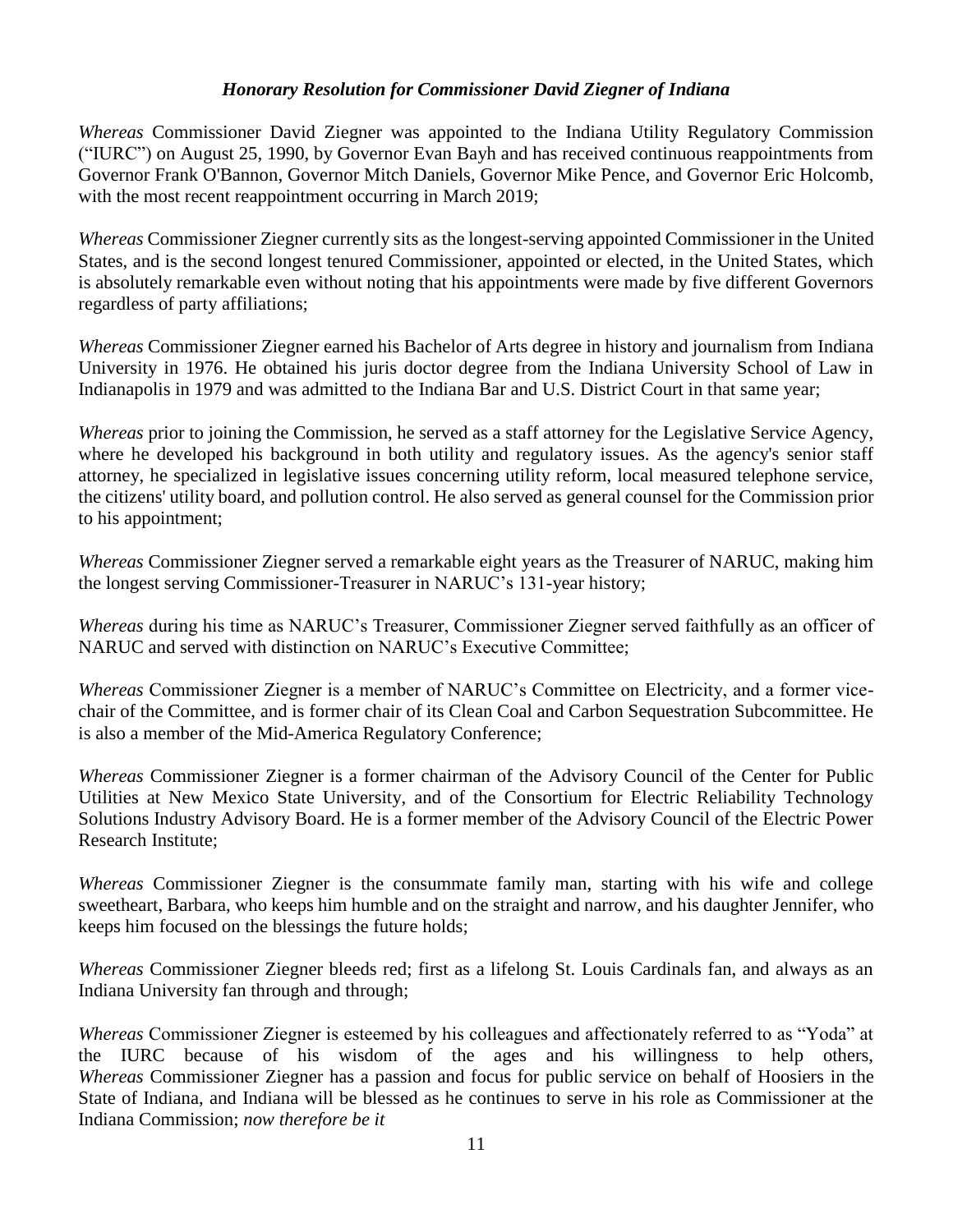*Resolved* that the Board of Directors of the National Association of Regulatory Utility Commissioners, convened at its 2020 Winter Policy Summit in Washington, DC, recognizes and offers its heartfelt thanks to Commissioner David Ziegner for his many contributions to NARUC, and in particular, for his remarkable eight years as NARUC's Treasurer, and wishes him all the best in his future endeavors.

\_\_\_\_\_\_\_\_\_\_\_\_\_\_\_\_\_\_\_\_\_\_\_\_\_\_\_ *Sponsored by the Executive Committee Adopted by the NARUC Board of Directors on February 12, 2020*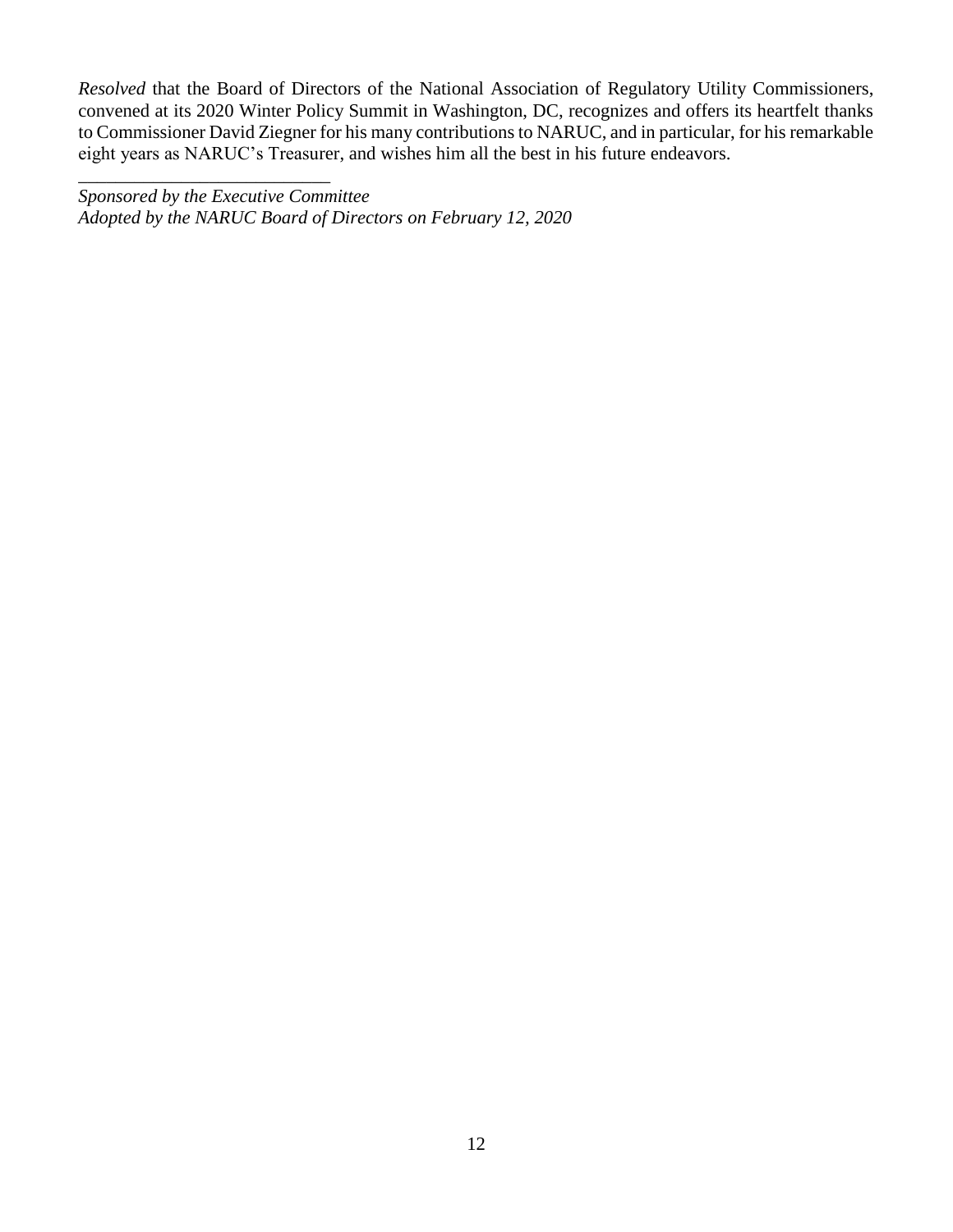#### *Honorary Resolution for Andrew Melnyykovych of Kentucky*

*Whereas* Andrew O. Melnykovych will, in March 2020, complete his service as Communications Director of the Kentucky Public Service Commission ("KY PSC") and as chair of the National Association of Regulatory Utility Commissioners ("NARUC") Staff Subcommittee on International Relations;

*Whereas* Andrew began working at the KY PSC in 2002, and has served with distinction for nearly 18 years;

*Whereas* Andrew has been an active advocate for NARUC's International Programs, and has served as chair of the Staff Subcommittee on International Relations for the past seven years;

*Whereas* Andrew has helped bridge cultural and geo-political divides as a true global ambassador, which culminated in his receipt of the 2019 Terry Barnich Award, which honors regulators who take up a personal responsibility to provide aid and expertise to our partners abroad;

*Whereas* Andrew has participated in numerous regulatory exchanges, focusing on issues of transparency, community involvement, public information, and media relations;

*Whereas* a native speaker of Ukrainian, Andrew has connected with the homeland of his parents through four trips to Ukraine, as well as participated in programs with Georgia, Nigeria, Kosovo, Sri Lanka, Bangladesh, Bosnia and Herzegovina, and Armenia (through the U.S. Energy Association);

*Whereas* Andrew has also coordinated visits to the KY PSC by delegations from Georgia, Armenia, Nigeria, Kosovo, Pakistan, South Korea, Russia, and Bosnia and Herzegovina, and has represented the KY PSC in exchanges hosted by the Louisville International Center for delegations from Russia, Ukraine and Jamaica;

*Whereas* before entering the world of utility regulation, Andrew was a reporter for The (Louisville) Courier-Journal and the Casper (Wyoming) Star-Tribune, and won several awards for his journalistic work, including the George Polk Award;

*Whereas* Andrew's passion for birding is said to give him as much excitement and engagement as he had when presenting about effective tools for public consultation during a trip in Sri Lanka;

*Whereas* Andrew has been known to aid others in times of difficulty, particularly when his counterpart at the Kosovo energy commission slammed her Executive Director's finger in a car door, prompting a trip to the emergency room and a formidable navigation through the U.S. health insurance system;

*Whereas* Andrew has been recognized as possessing extraordinary devotion to his work, so much so that two years ago, in a dramatic turn of events, he got hauled off on a gurney to the emergency room the night before the Committee on International Relations meeting and gave Chairman Danner quite the shock by saying, "It's alright, I'll be there tomorrow for the committee meeting" as he was wheeled away;

*Whereas* Andrew has been described by his colleagues as "a dynamic public information officer for KY PSC and all around font of information;" *now therefore be it*

*Resolved* that the Board of Directors of the National Association of Regulatory Utility Commissioners, convened at its 2020 Winter Policy Summit in Washington, DC, extends its gratitude to Andrew for his